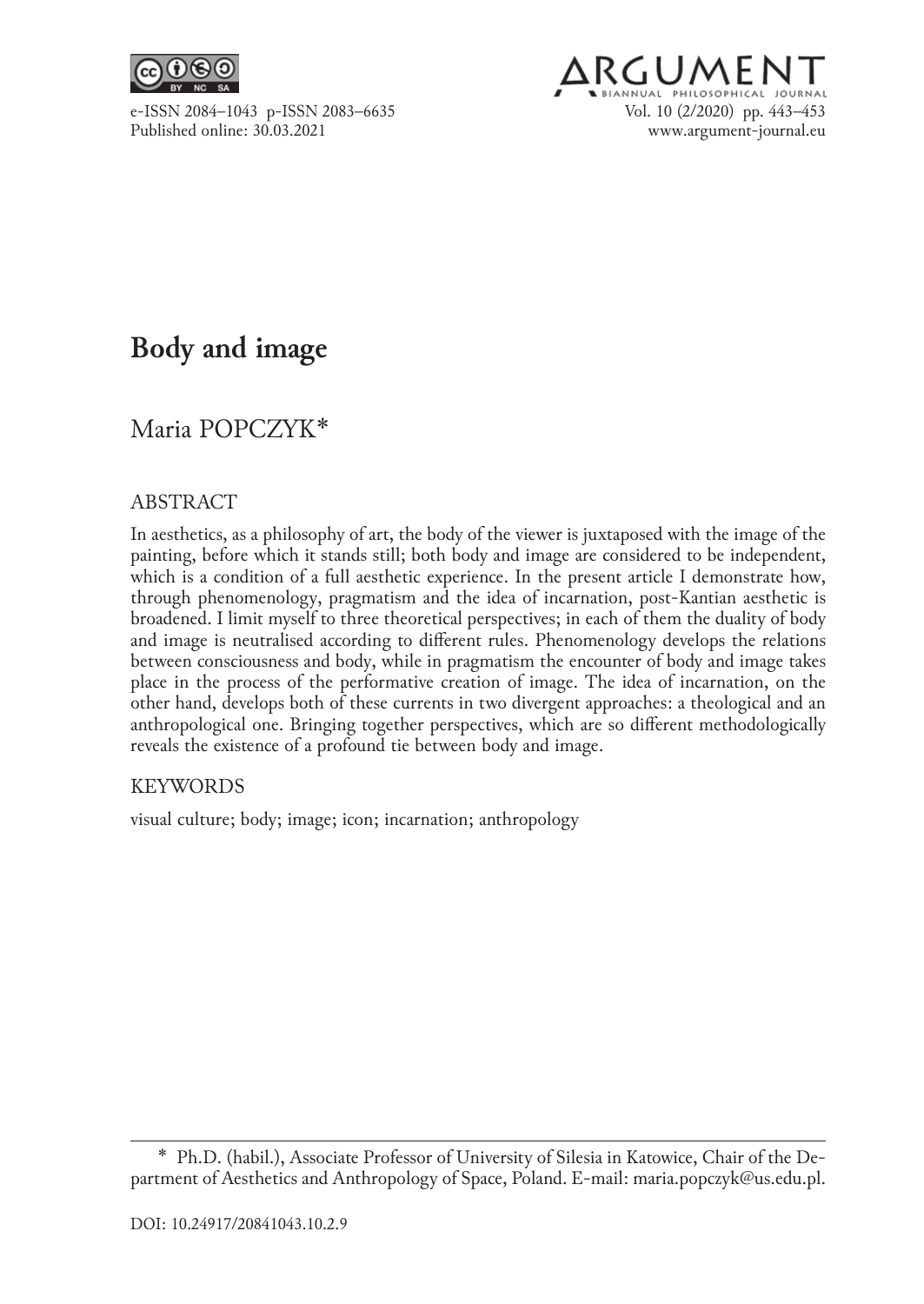For several decades now, image has been an object of research in its own right. Philosophers, aestheticians, art historians and cultural scholars have shown it to be an important tool of our cultural self‑consciousness and gave it a rank it had never possessed before (Mitchell, 2005), placing it right next to conceptions. In reflection on image, its double nature is emphasised: it is created as an effect of perception (it is a mental image of memory, material of thought and imagination), and is present both in daydreams and the dreams we have at night. It participates in cognitive processes and ethical choices, it is experienced emotionally, it is constructed, and it haunts us in our sleep. But in common understanding, image is identified as a physical or virtual object, a product of an artist, designer, or a computer, which is encountered in art galleries, shops, in the streets, on the walls of buildings, on the covers of magazines and on all sorts of screens. This kind of image offers representations, projections, fictions, and above all views. Martin Heidegger, explaining Kant's use of the word "image", writes:

First of all, image can mean: the look of a determinate being to the extent that it is manifest as something at hand. It offers the look. As a derivation of this meaning, image can also mean: the look which takes a likeness of something at hand (likeness), i.e., a look which is the after‑image of something no longer at hand or a look which is the premonition of a being [yet] to be produced for the first time (Heidegger, 1990: 65).

Both the imagined and the artefactual image have the ability to move us profoundly, to affect our mind and our corporeal‑sensual condition, making the world both direct and our own. I am interested in the relations and de‑ pendencies that occur between the human body and the physical and/or mental image from the perspective of art and aesthetics. The idea of searching for such relations was born from two tendencies in research and art, that is theories focused on the body and the pictorial turn, which traces various functions of image. Aesthetics — especially the aesthetics of disinterestedness — clearly juxtaposes body and image in the process of aesthetic experience, which is the domain of reflexive taste. The body of an art lover is subject to discipline, imposed with the aid of sterile spaces of museums and galleries. In philosophy body is considered to be less important and perhaps even seen as getting in the way of conscious life, and so not determining factor for the identity of the rational man. In natural sciences it is treated as an object with particular physical parameters, subject to study; it is what in German is described with the word *Körper* — as opposed to the notion of *Leib*, which covers corporeality understood as intimate interiority, felt subjectivity.<sup>1</sup> This distinction demonstrates

<sup>1</sup> Using the notions of *Körper* and *Leib*, specific to German language, allows us to dis‑ tinguish body as experienced from the outside, material and physical, from body as experi‑ enced from the inside. For more on the different meanings of *Körper* and *Leib* see Diemer,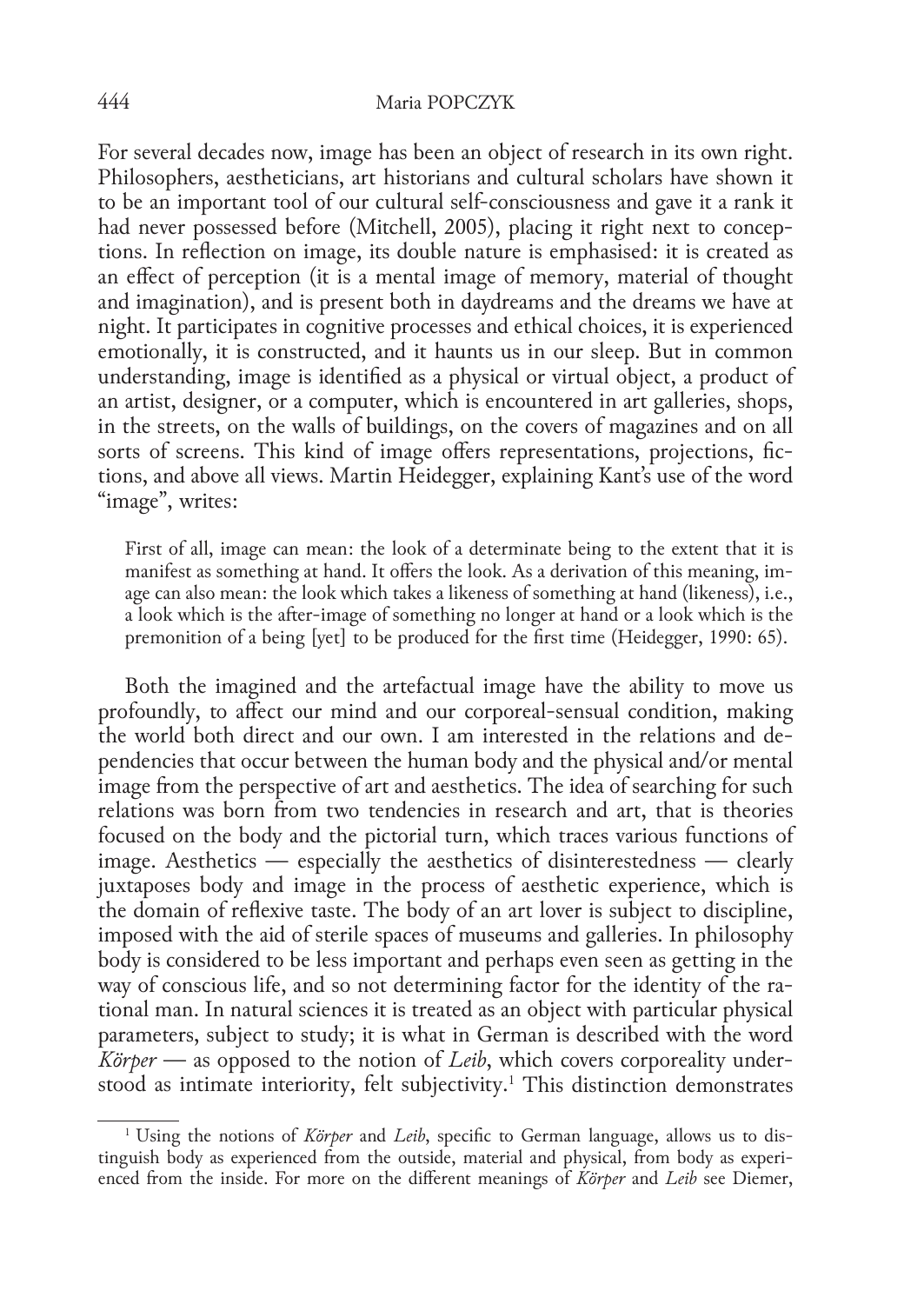that body can be treated as an object of manipulation. Even the gaze of the Other has the power to objectify, as Jean Paul Sartre has proven. Our dislike of being observed, monitored and photographed comes from the fact that we do not identify with the image of ourselves that is produced by these acts.2 Nevertheless, human beings themselves direct their bodies, subject them to their will, that is objectify their own bodies, which means we possess bodies, and in possessing we direct them, show them to others, adopting specific social roles, which are imposed on us or which we take on ourselves. This does not change the fact that we also are corporeality experienced from within. Roland Barthes captured the problems this situation involves when he was being photographed. He stated: "I am neither subject nor object but a subject who feels he is becoming an object [...] I have become Total-Image, which is to say, Death in person" (Barthes, 1981: 14). Barthes rebels against his person being reduced to an image.

Alongside philosophical stances, or independently of them, approaches to the human body are being altered through media images and through a turn towards studying types of images previously ignored; for example, Didi Huberman extends the study of image to dream images (Didi-Huberman, 2011: 97–153). Body and image are not juxtaposed, but encounter one another, entering into relations within the space of sensation and experience, as well as in the spaces of creation. Images are no longer merely watched, but are also touched and used, and when they combine into light projections, they become an environment in which the user moves. This is why we may distinguish at least two different types of situation in which bodies and images enter into re‑ lations with one another. The first of those concerns the reception of the work of art/the artefact in phenomenology: the body of the viewer and the physical artefact are neutralised, and the relation between body and image plays out in the intentional consciousness. The second happens when the body is in tactile interaction with the image in a physical or virtual space, which is enforced by the work/artefact. This situation has two versions: one is the performative process of creating the work/artefact  $-$  this includes the proposal of pragmatism, while the other uses the ideas of incarnation, as is the case with the theology of the icon and Hans Belting's anthropology of images. Thus, I am considering the existence of body and image as relatively autonomous and potentially forming a relation, but I am not interested in body as an expression of the soul or the character, as physiognomics and visual communication do, or in body creating images, as a mime or actor does. Artists provide ample

<sup>1981: 58–61.</sup> Also, Marek Drwięga makes some pervasive remarks on both notions in his book (Drwięga, 2002: 80–82).

<sup>&</sup>lt;sup>2</sup> Mass publication of images in media is a symptom of the culture of narcissism; images of the body become the object of visual consumption, and at the same time testify to the pos‑ sibilities of objectifying body via image.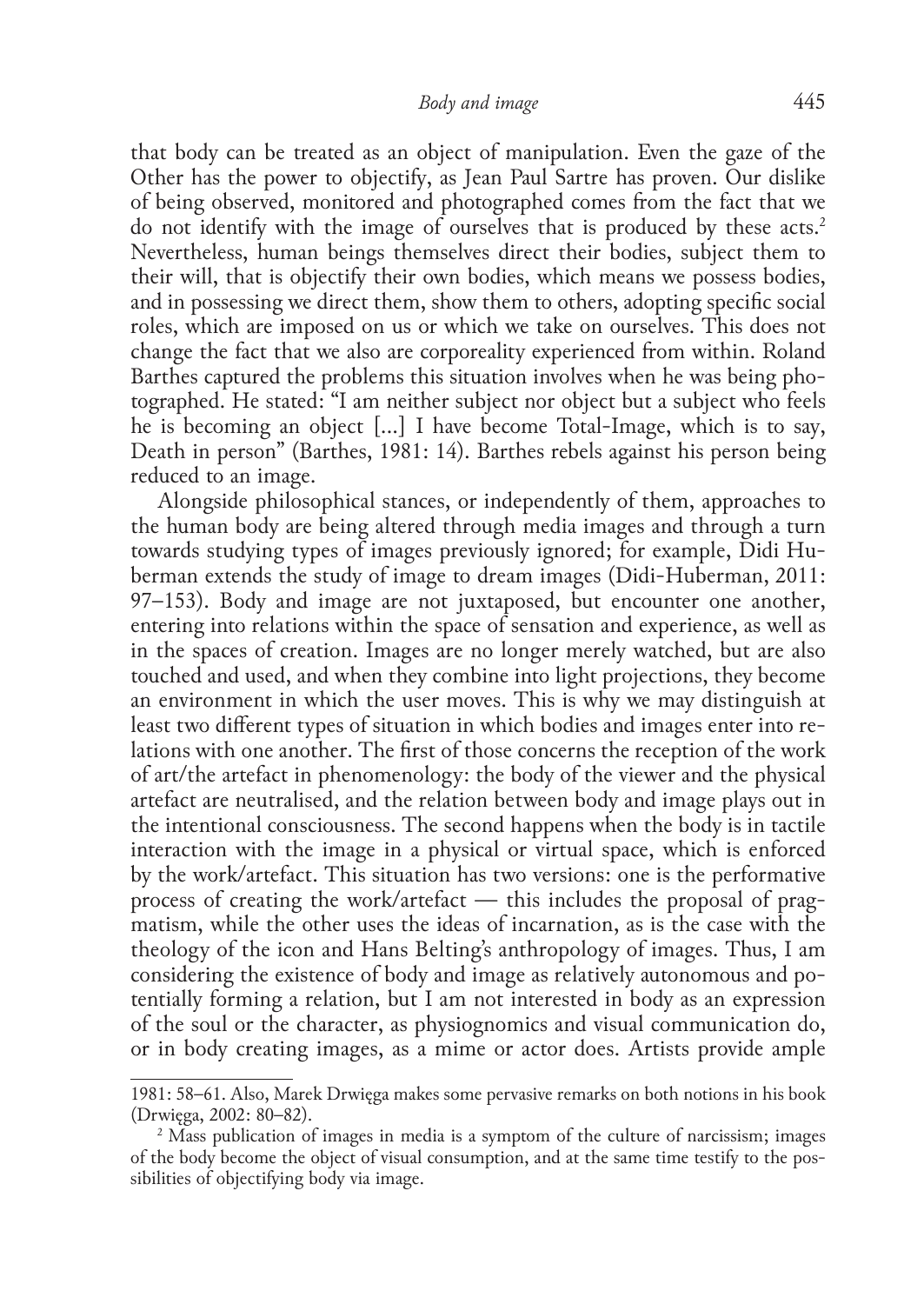material for scholars to be interpreter and explore both the possibilities offered by body and by image, but my aim here is not to analyse the wealth of artistic output, but rather to theorise what is happening between body and image.

Phenomenology develops the problem of images of consciousness and, maintaining its distance from empiricism, it emphasises the representing perception rather than the representation. It is the intentional awareness of per‑ ception that initiates the process in question. It is there, under the influence of the multiplicity of ways in which the object is presented to the senses, that image is created. One needs to note, however, that the perception of the thing and the perception of the work of art are different, and in certain ways the latter is privileged. In the consciousness, the constitution of the representation takes place, and in the experience, representation is subjected to many immanent acts. The participation of special context is weakened, along with that of the body of the participating person; both are put in brackets. The relation of the viewer's body and the artefact–work prove insignificant for all that is hap– pening in the consciousness, and the physical picture hanging on the wall, as well as our presence in front of it, are necessary, but merely initial conditions. Specific theories bring out various aspects of the dynamics playing out in the consciousness. In Roman Ingarden's aesthetics, intentional image is a scheme, constituting the basis for successive acts that aim at capturing the aesthetic value. Gaston Bachelard, on the other hand, sees internal images as original impulses, in which the world shows itself as meaningful. They are active and organised in a specific manner; he calls them primordial images, which are a sort of archetypes embedded in our unconscious, primary and foundational in relation to images. Primordial images deposited in the depths of the human psyche give human beings the possibility of reconciling the spirit and the matter, making us primarily grounded in the cosmos (Bachelard, 1994: 5, 7, 58). This is achieved by the creative imagination of the dreamer, which also has the power to capture being, to give it presence in the images it creates. The imaginative work of the scholar, on the other hand, turns images into concepts, and thus cuts them off from the symbolic sources of being. Creating representations happens through endowing the visual with the male (*Animus*) or female (*Anima*) element, as well as through tying them with the qualities of the elements of earth, water, fire, and air: paradoxically engaging the corporeality of the dreamer. In *The poetics of space* Bachelard illustrates the process of revealing the symbolic sources, using the example of the type of dream, which revolves around the house. He first invokes the bodily experience of the physical spaces of the house, the room, the attic, the basement, and then transcends what is physical, giving us a sense of reconciling the bodily and the spiritual in the human being (Bachelard, 1994). The beginning of the dream is the real object (a house, some fruit, a flower), captured by the imagination as an image,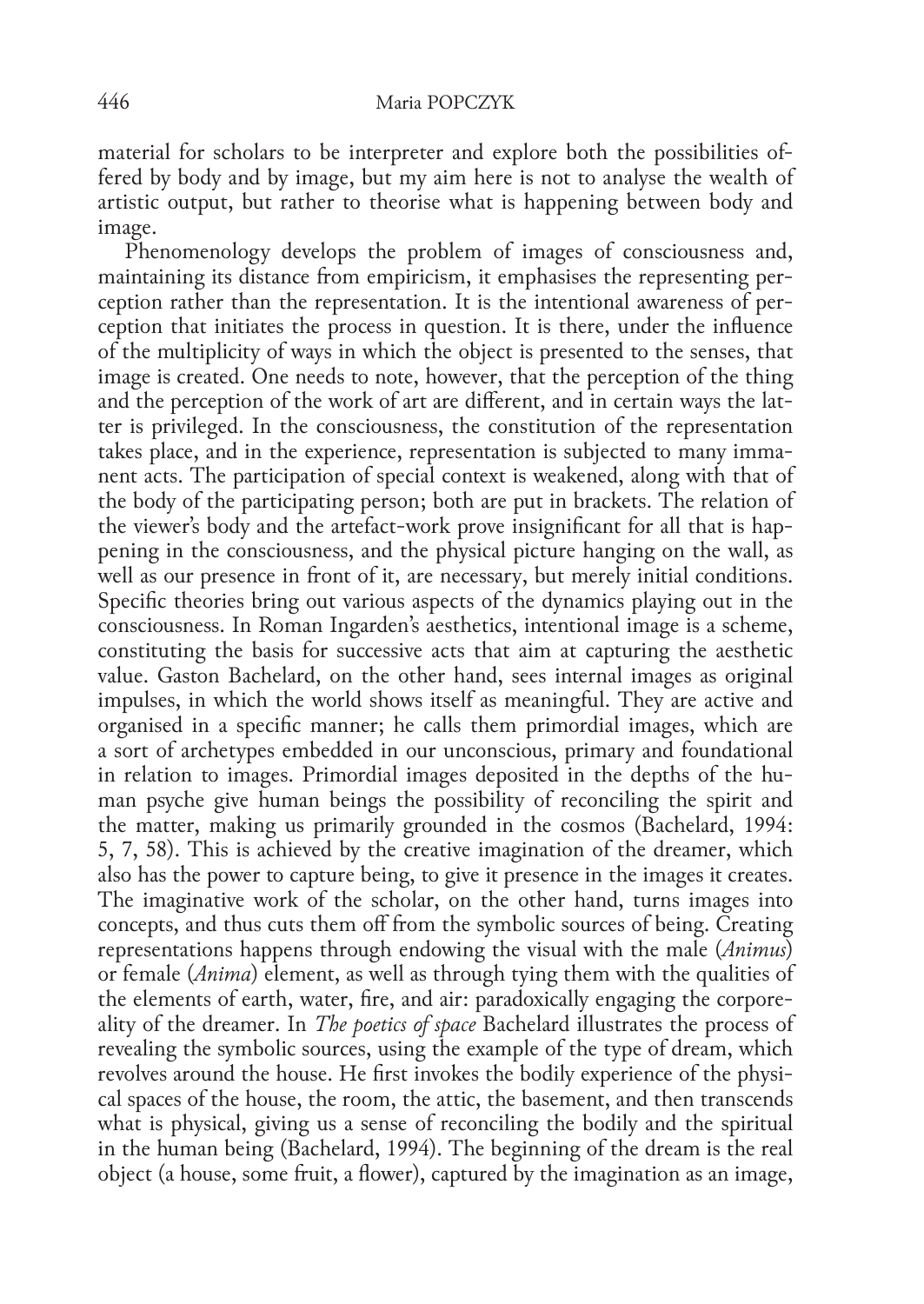reinforced, broadened, and coloured with qualities of the proto-images. It becomes fiery, feminine, airy, masculine etc. Placing accent on the creation of images rather than the reception of what is physical brings a person closer to her– or himself, and the surrounding world becomes closer too. Poetic images introduce us to the experience of unity between ourselves and the world more directly than artefacts of painting.

Maurice Merleau‑Ponty, on the other hand, offered a very original, and at the same time heuristic, approach to corporeality. His works have become in‑ spiration for scholars interested in the problematics of the body but have also allowed us to look at body-image relations from a new perspective. Body according to the French philosopher — possesses a pre‑reflexive cognition in the context of other bodies and things: its intentionality situates it in relation to the surroundings. Body is not a physical object (*Körper*), but it is also a living body (*Leib*). The philosopher expands on the concepts formed by Edmund Husserl: the living body is for him expressive by nature, he calls it "our own body, [which] is in the world as the heart is in the organism" (Merleau‑Ponty, 2001: 235) it is "the origin of the rest, expressive movement itself, that which causes them to begin to exist as things" (Merleau‑Ponty, 2001: 169). Body is not a living centre in which the human being and the world open to one another. In this being with the world, the body of the painter best expresses freedom in the sense-making inhabiting of space, because it is "lent to the world" and "transforms the world into painting". The artist can make her body become "an intertwining of vision and movement" (Merleau‑Ponty, 1964: 162). Image is the result of this intertwining. For the bodily consciousness it is neither a physical artefact, nor is it a representation in the conscious "I". Concerning images, "we have thoughtlessly believed that a design was a tracing, a copy, a second thing, and that the mental image was such a design, belonging among our private bric-a-brac" (Merleau-Ponty, 1964: 164). In the encounter of a conscious corporeality with a painting no intentional image is created to be subject to the operations of consciousness; rather, a particular union takes place — *unio*. In the perception of an image, the physical place and body become insignificant. Responding to the paint– ings of animals in the Lascaux cave, the French philosopher states: "It is more accurate to say that I see according to it, or with it, than that I see it" (Merleau‑Ponty, 1964: 164). This is why the art of painting is so privileged by the French philosopher: thanks to it, we can fully experience our corporeality. Painted images — and one may suspect that not all of them — teach us to experience bodily sensations and give us reasons to be living corporeality; no operation of objectification changes this condition.

Another tendency seriously taking up the issues of revaluation of the human body that I want to bring up here is pragmatism, inspired by the thought of John Dewey. Supporters of this research perspective reject the Kantian model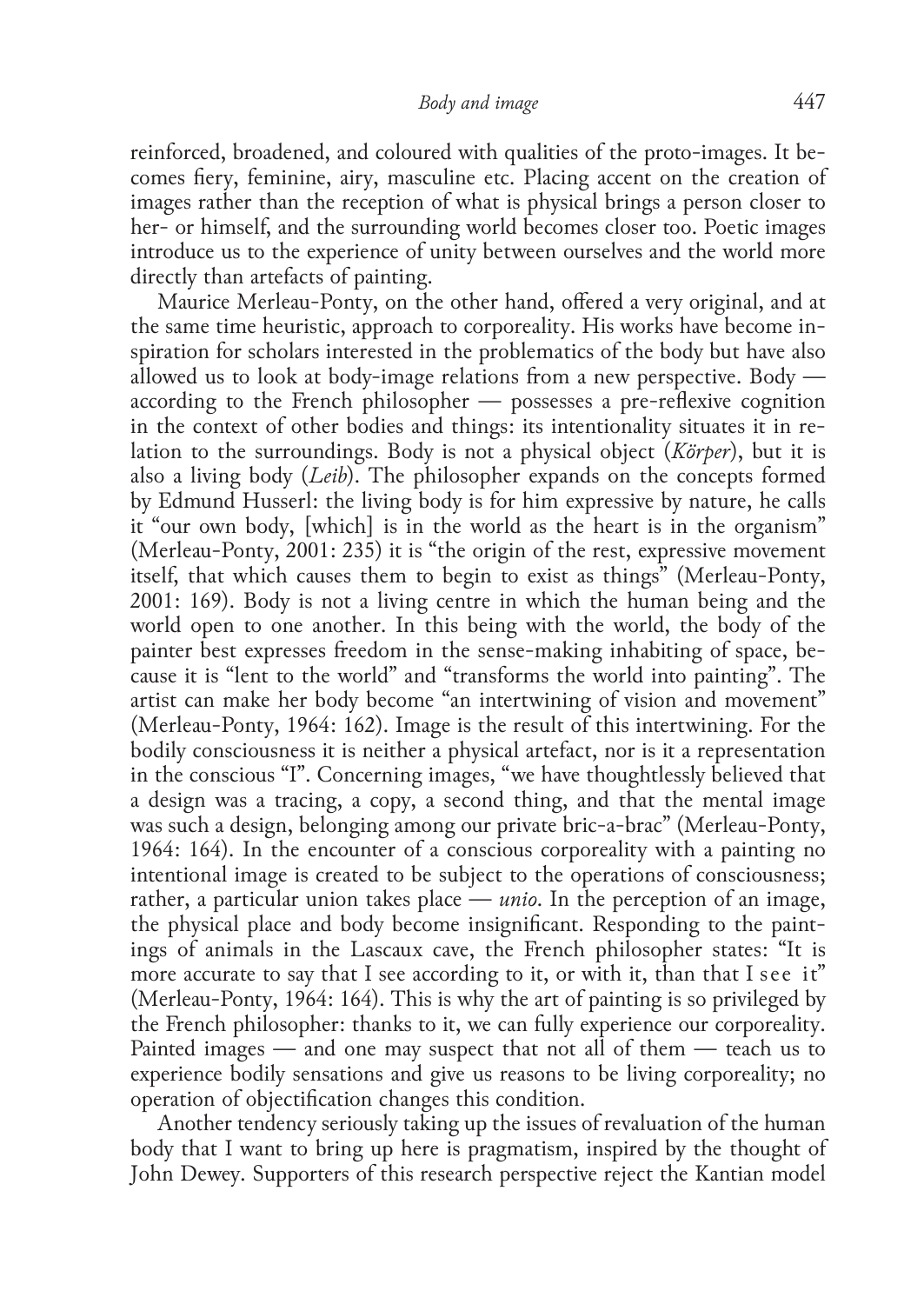of aesthetic experience — disinterestedness — and consider the narrowing of perception to sight and directing it to contemplation does not represent the actual situation of the relation of body and image. The space of museum rooms, ordering objects and beings, makes experience impossible. For Arnold Berleant, the original human situation places body in relation to the surroundings, while beings and the self emerge out of it as defined (Berleant, 2010). This is why his advice is to perceive the landscape of the painting on the level of the body, to smell the air, to feel the gust of wind by means of the view depicted by Constable. And although the images of paintings have been cre‑ ated for the eye, Berleant emphasises the participation of embodied perception, making numerous references to Merleau‑Ponty's thought. Our way of approaching the image of a painting should involve corporeality, because the painting, as an artefact, itself moves us away from it. Through the effort of involvement, we are to restore the state of being in the environment.

Richard Shusterman, on the other hand, defines the perceptive capabilities of body as bodily awareness, speaking of a somatic self, always in the context of praxis aiming at broadening the self‑awareness of one's own body and self-‑perfection. For the American philosopher, body is a place in which "one's skills of perception and performance can be honed to improve one's cognition and capacities for virtue and happiness" (Shusterman, 2008a: xii). The status of the mental image is secondary in relation to other internal sensations, while the artistic image is an impulse to move the viewer's body. He opposes those representations of body which make it a tool for other messages: presenting body more as "the attractive object of another person's consciousness rather than the radiating expression of the somatic subject's own probing conscious– ness of embodied self" (Shusterman, 2008a: x). Bodies, often presented in unnatural poses, arouse sympathy rather than admiration. Shusterman stresses that the ideal artist should depict the body of a person aware of their corporeality rather than an image of an object of visual consumption, or a body constructed after a perfect model. Such aims may be achieved by a dancer or a performer, and it is this non‑pictorial art that the American scholar focuses on. Image is not able to reflect the condition of body.

Since image always presents body as a static object, in some sense objectified, Shusterman believes that the performative aspects of the creation of image best reflect the behaviour of body towards art, which is not reduced to image. He analyses photography and distinguishes it from the kind of photo that is a static image of a person: photography is a complex process at the end of which we receive the photographic image. Pragmatic aesthetic experience happens in the process of its creation. In this case, as in phenomenology, it is not about image as an artefact that is neutralised, but — unlike in phenomenology — the emphasis is placed on the body involved in the process of creating the photo. While phenomenology reconciles body and image within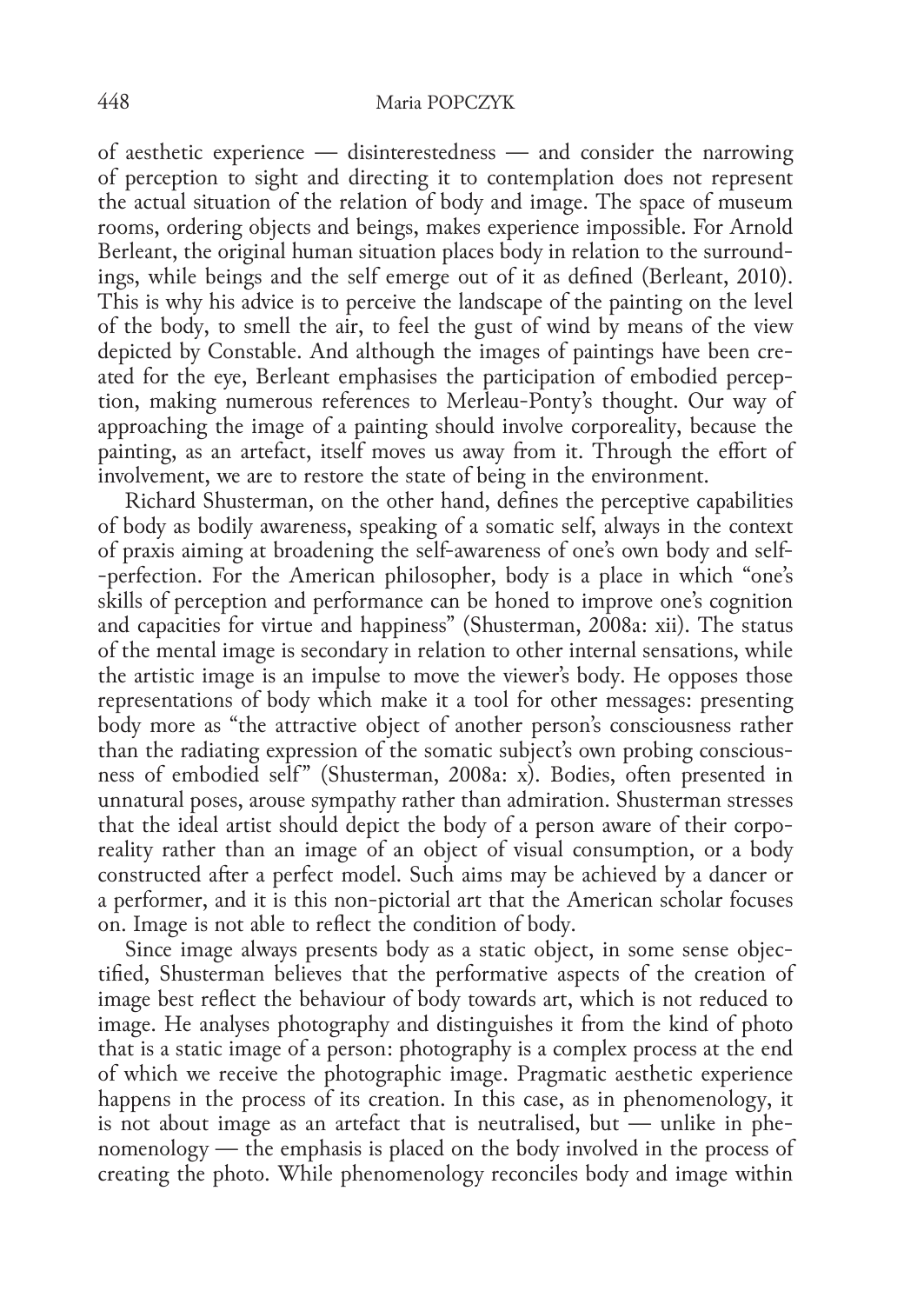broadened consciousness (intentional and creative), pragmatism exposes the active bodies of the photographer and the model, which are in tactile and in‑ dividual relations.

The latter approach situates the relations of body and image in the context of the idea of incarnation, which legitimises the creation of depictions. This approach includes the theology of the icon and Belting's theory, which explores the area of cultural anthropology in order to broaden the scope of art history's research interests.

The problem of body and image, if we approach it from the perspective of incarnation, first and foremost concerns the icon, which is a central element of liturgy in the Orthodox Church. The relation we are interested in is nar‑ rowed to sacral art, whose *raison d'être* becomes the Revelation. This is why it is theology that establishes the rules of creating an image. The justification for imaging God is, however, played out on three relatively autonomous plains: the biblical, the philosophical and the legendary plain. In the Christian religion, God becomes incarnated in a human body and is born of a woman as Jesus Christ. The debate over Christ's nature, and namely over His humanity, is closely connected with the debate over the nature of image and the cult of images. The victory of iconophiles, after long theological disagreements, which sometimes took on a bloody form, has established a whole new formula of image, absent before that time, in both Judaism and in the Hellenic culture. The true icon of Christ is the Eucharist, which gives presence to God, while the image of Christ, written on the plank, refers us to the original, but is not identical with it (Melion & Wandel, 2015: 461–488). There is an essential difference between image and its model. John of Damascus explains: "I am emboldened to depict the invisible God, not as invisible, but as he became visible for our sake, by participation in flesh and blood", and later: "I do not venerate matter, I venerate the fashioner of matter, who became matter for my sake and accepted to dwell in matter and through matter worked my salvation." (St. John of Damascus, 2003: 86). At the same time, however, without image there is no access to the original; image reflects the similarity to the original, and not to the apparition of Christ. It is supposed to bring perception closer to the non‑pictorial reality. And it is for these reasons that its creation is strictly canonical and is subject to approval by the Church. This is because the icon is theology, it is a statement on the body of the incarnated God as Logos and is a declaration of "a confession of faith in the historical Incarnation" (Meyendorff, 1979: 45). It transcends symbolic representation (the image of the lamb) as well as mimetic ones (like *biblia pauperum*), becoming a space of moving into a spiritual, non-visual world, it is — as Władysław Panas describes it — a place of transcending the original sin and its consequences (Panas, 1982: 337). The icon is a witness of spiritual reality and in this sense, saints are icons first and foremost, while their representations point to this reality. This is why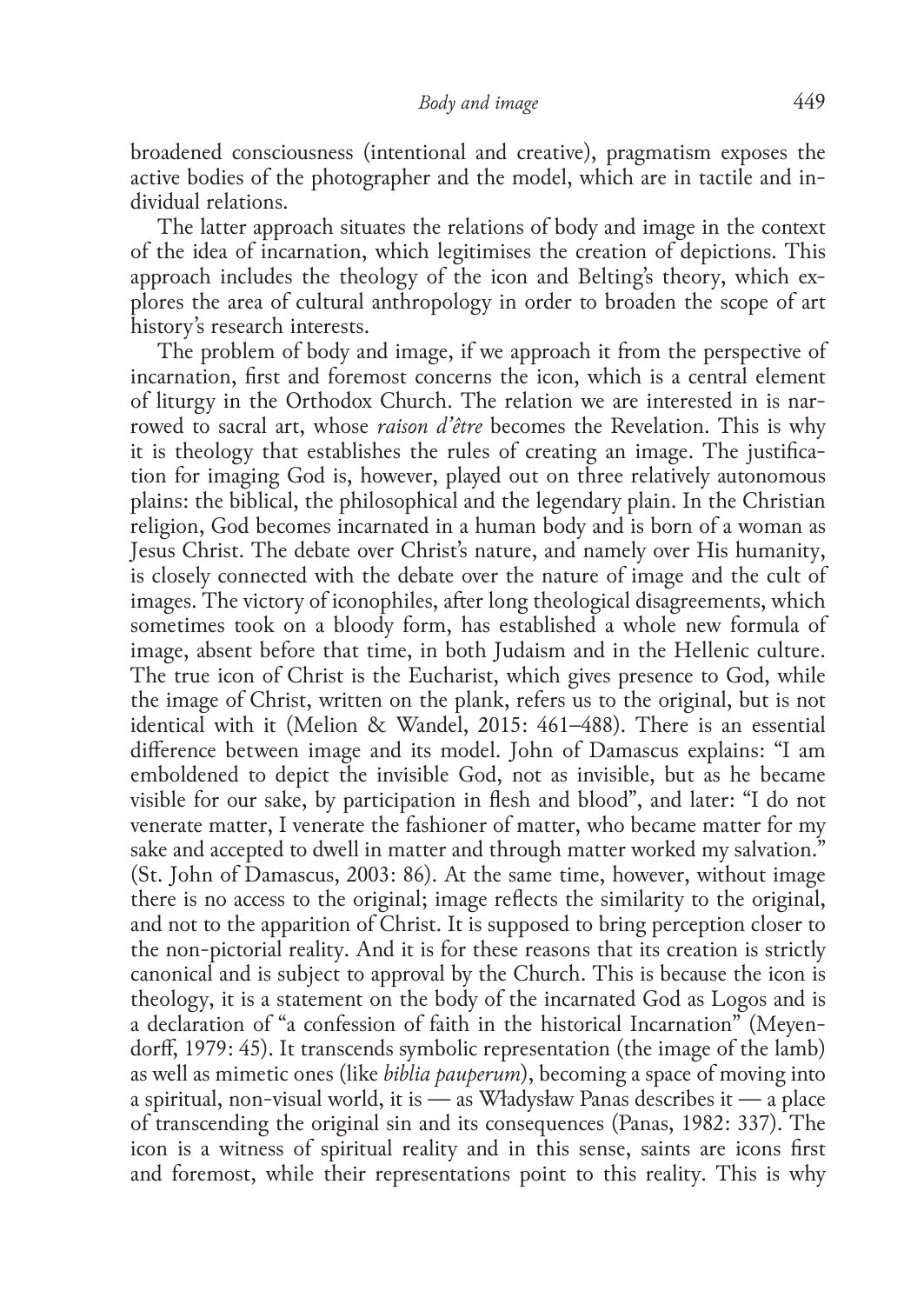represented body is reduced to a scheme, without giving satisfaction to the senses. Relation with an icon is a relation of contemplation, "of careful, prayerful gazing, more real, authentic contact with painterly-charismatic reality", as Jerzy Nowosielski puts it (Nowosielski, 1998: 153). However, full contact with the icon takes place within a liturgical community, among song, incense and the twinkling flames of candles falling on the icons. It is in this organised environment that participation and contemplative gazing take place, not in cold museum rooms. Icons are carried around in processions, anointed with incense, and kissed. Liturgy, in which the icon is a central point, engages the entire human being, with all of our spiritual and sensual powers, as well as the body, and raises art to the rank of sacramental or quasi-sacramental operations. The viewer's body is neutralised and made static, and interchangeably engaged performatively in the liturgy. Body and image enter into a relation with one another, although this is not a situation of spontaneity and free choice, but one that is ordered and codified through strictly defined gestures, attitudes and sounds. There is a sharp tension between the static and the bodily activity, leading ultimately to spiritual experiences.

When theoreticians of the icon draw attention to its theological dimension, Belting, distrustful of theological theories, studies cultural images in use. He does this while distinguishing the era before the image and the era of the image, established by Vasari and continuing in the culture of the West to this day. The age of image is preceded by a time when depictions were not objects of admiration, when they did not show tales but had cultural character, were the medium of symbolic communication with God. They were, as elements of liturgy, integrally bound with place, they participated in battles and won (Belting, 1994). In searching for the first practices constituting images Belting places emphasis above all on the idea of incarnation.

At the dawn of image, there is a direct relation between image and the human body, which, according to the German art historian, is clear and obvious, although today entirely forgotten and abandoned. This initiating impulse was the experience of death — it was the cult of the dead that gave birth to image. Because humans are mortal, they create images, and images of the body — in‑ cluding the face — are a symbolic form of handling death. The scholar turns his attention to the beginnings of culture, to the archaic practices related to the cult of the dead. In his opinion the experience of death gives rise to images. Humans replace the body (*Körper*) of the dead with their image. The creation of image is a way of prolonging their lives — image allows them to remain among the living: "images once served as vessels of embodiment, replacing the lost bodies of the dead" (Belting, 2011: 84). Artefact-image is at the borderline between absence and presence and this liminal situation with all of its tension is what constitutes the significance of the practice of representation. It is in this way that images allow human beings to handle the mystery of death as the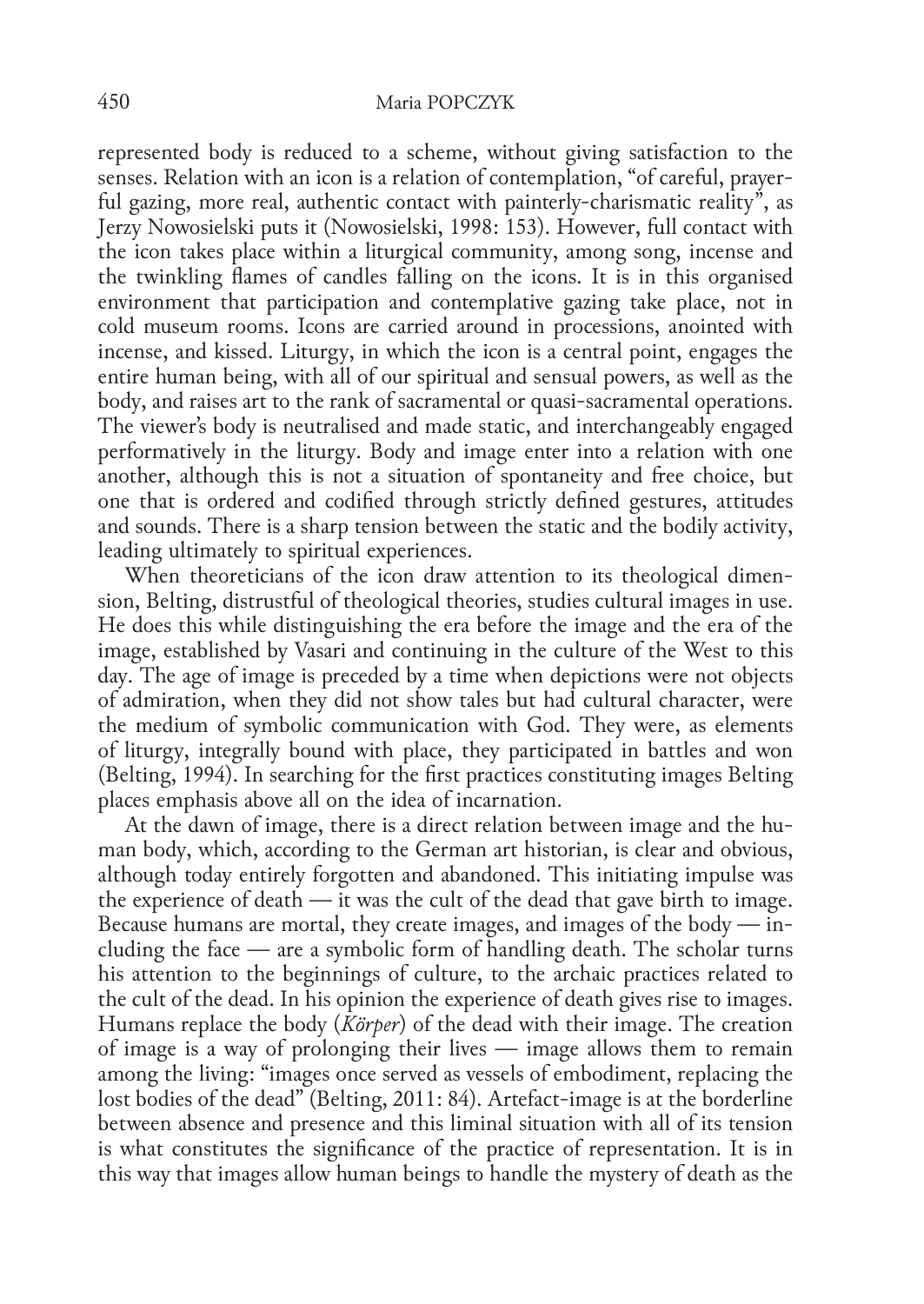absence of a person. However, there is no one way of making the dead person present, since cults of the dead in different tribes have developed different kinds of replacement bodies for the dead: skulls, puppets, masks, votives, and other images, are all just various techniques expressing the same goal. Echoes of these practices are located by Belting in contemporary practices of creating death masks, in photography, in film; they are animated by the same impulse as in the past.

The notion of image deserves closer attention, because Belting uses it with many meanings: applying it to all sorts of visual artefacts, transcending genre although image is not identical with the medium through which it is actual‑ ised; image is something between an idea and an imagination, and not just any imagination, but one that is vital for us individually and socially. According to Belting, it is for these unrepresentable communications that the right medium is selected, as well as the way in which they will be visible: "the image shines through the medium" (Belting, 2011: 84) just as the human being by name shines through the body. Belting also uses the notion of image in the ordinary sense. It is the materially/immanently preserved representation, but whereas these images are changeable, historical, the impulse of the image-idea calling them to life is something lasting, although it does not possess — as in Bachelard's transcendentalism — an anchor in primordial image or — as in the case of the icon — in primordial model but belongs to human nature.

If we look at the problem from the perspective of the medium, this replacement body for the image‑idea, or consider the relations of body‑image-‑medium, then various connotations of the body are revealed. Belting perceives the human body as the primary, living medium of images; it is a reservoir of images created, absorbed, transformed; it is a place of being with images. It should be noted that he consistently uses the notion of *Körper* here. This mate‑ rial, biological approach to body allows him to explore many behaviours related to treating body as an object transformed into image.

For Belting, the human being is defined by embodying images in external forms — this is the only way for humans to obtain identity and self-‑understanding, this is the way that they comprehend their relation to body and can undertake to comprehend themselves as mortal but can also handle the excess of images that surround them. Knowing oneself, others and the world does not happen through reflection, but through embodying internal images in an appropriate medium. Belting rejects Herbert Marshall McLuhan's thought that medium creates the message — media only serve to articulate messages repeated for centuries, and it is as if the message chooses the medium. Medium is the body of idea-image. In a sense, idea-image has a certain advantage over the medium: images wander from medium to medium, but neither idea-image nor the medium are autonomous, neither functions independently, they are always intertwined. Belting brings together artefact‑image and the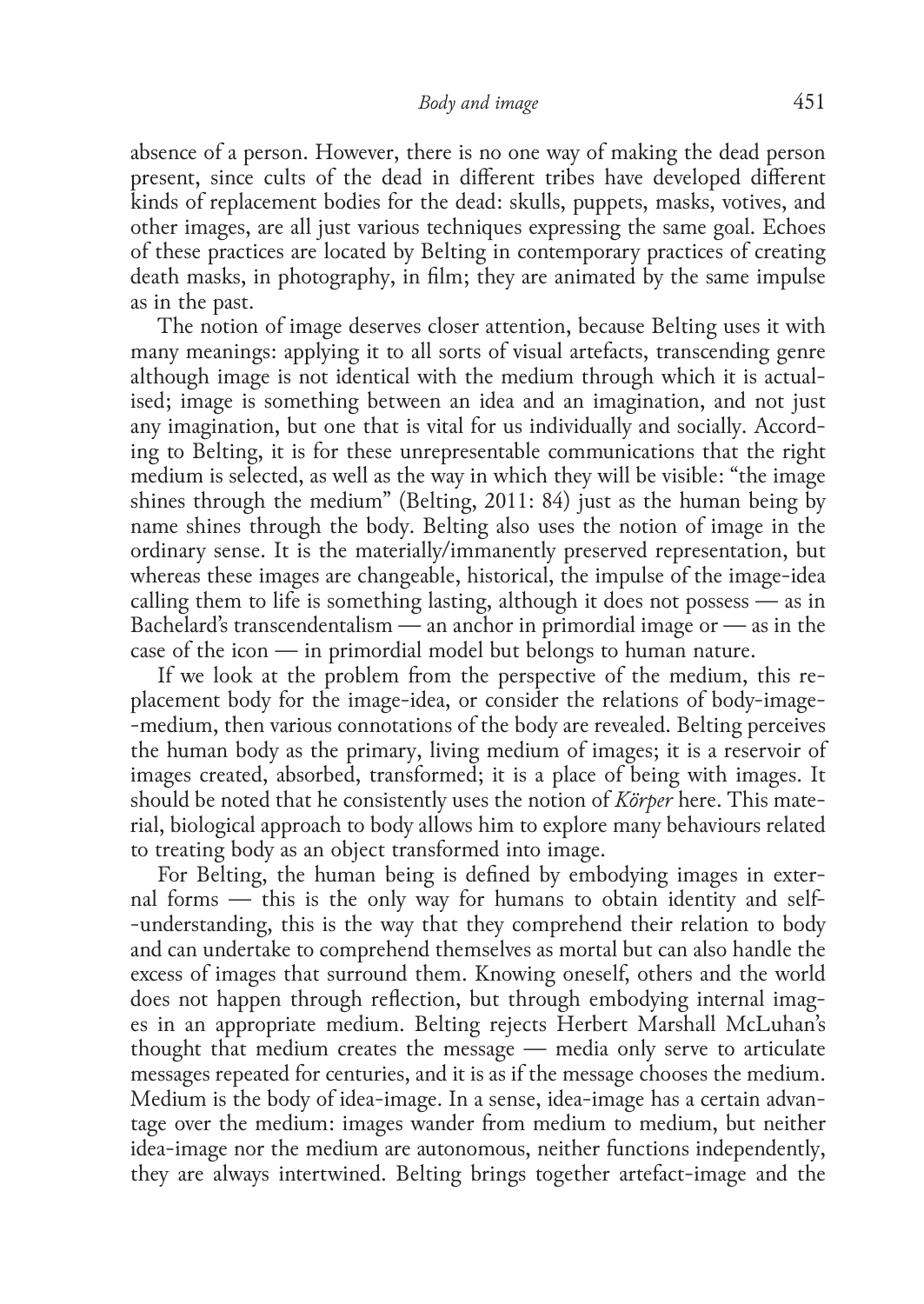human body, referring to the reality of experiencing oneself in the individual and social dimension, to the reality of life. This reference to living practices is for him a test of image's reliability.

After Descartes, reflection on body and image brought the two closer together: this was done within broadened consciousness, where intentional consciousness contains the knowledge of body. At the same time, it was observed that our bodily being with images does not take place in isolation from the process of their creation. It contains an echo of relations between bodies, it is a performative entering into their space, as Shusterman demonstrates — or according to Belting — fulfilling the need of being with bodies through images. This corporeal being with images is paradoxically a possibility of drawing attention away from body and image in contemplation, such as happens with the icon.

#### BIBLIOGRAPHY

- Bachelard, G. (1994). *The poetics of space. The classic look at how we experience intimate places*. (J. Stilgoe, Trans.). Boston: Beacon.
- Barthes, R. (1981). *Camera Lucida. Reflections on photography*. (R. Howard, Trans.). New York: Hill & Wang.
- Belting, H. (1994). *Likeness and presence: A history of the image before the era of art*. (E. Jephcott, Trans.). Chicago: University of Chicago Press.
- Belting, H. (2011). *An anthropology of images: Picture, medium, body*. (Th. Dunlap, Trans.). Princeton: Princeton University Press.
- Berleant, A. (2010). *Sensibility and sense: The aesthetic transformation of the human world*. Exeter: Imprint Academic.
- Didi‑Huberman, G. (2011). *Przed obrazem. Pytanie o cele historii sztuki*. (B. Brzezicka, Trans.). Gdańsk: Słowo/obraz terytoria.
- Diemer, A. (1981). *Kurs elementarny filozofii. Antropologia filozoficzna*. (P. Taranczewski, Trans.). Kraków: Papieski Wydział Teologiczny.
- Drwięga, M. (2002). *Ciało człowieka. Studium z antropologii filozoficznej*. Kraków: Księgarnia Akademicka.
- Heidegger, M. (1990). *Kant and the problem of metaphysics*. (R. Taft, Trans.). Bloomington: Indiana University Press.
- Melion, W.S. & Wandel, L.P. (Eds.). (2015). *Image and incarnation. The early modern doctrine of the pictoral image*. Leiden: Brill.
- Mitchell, W.J.T. (2005). *What do pictures want? The lives and loves of images*. Illinois: The Uni‑ versity of Chicago Press.
- Merleau‑Ponty, M. (1964). Eye and Mind. (C. Dallery, Trans.) (pp. 159–190). In: J.M. Edie & W. Cobb (Eds.). *The primacy of perception and other essays on phenomenological psychology, the philosophy of art, history and politics*. Evanson: Northwestern University Press.
- Merleau‑Ponty, M. (2001). *Phenomenology of perception*. (C. Smith, Trans.). London–New York: Routledge.
- Meyendorff, J. (1979). *Byzantine theology. Historical trend and doctrinal themes*. New York: Fordham University Press.